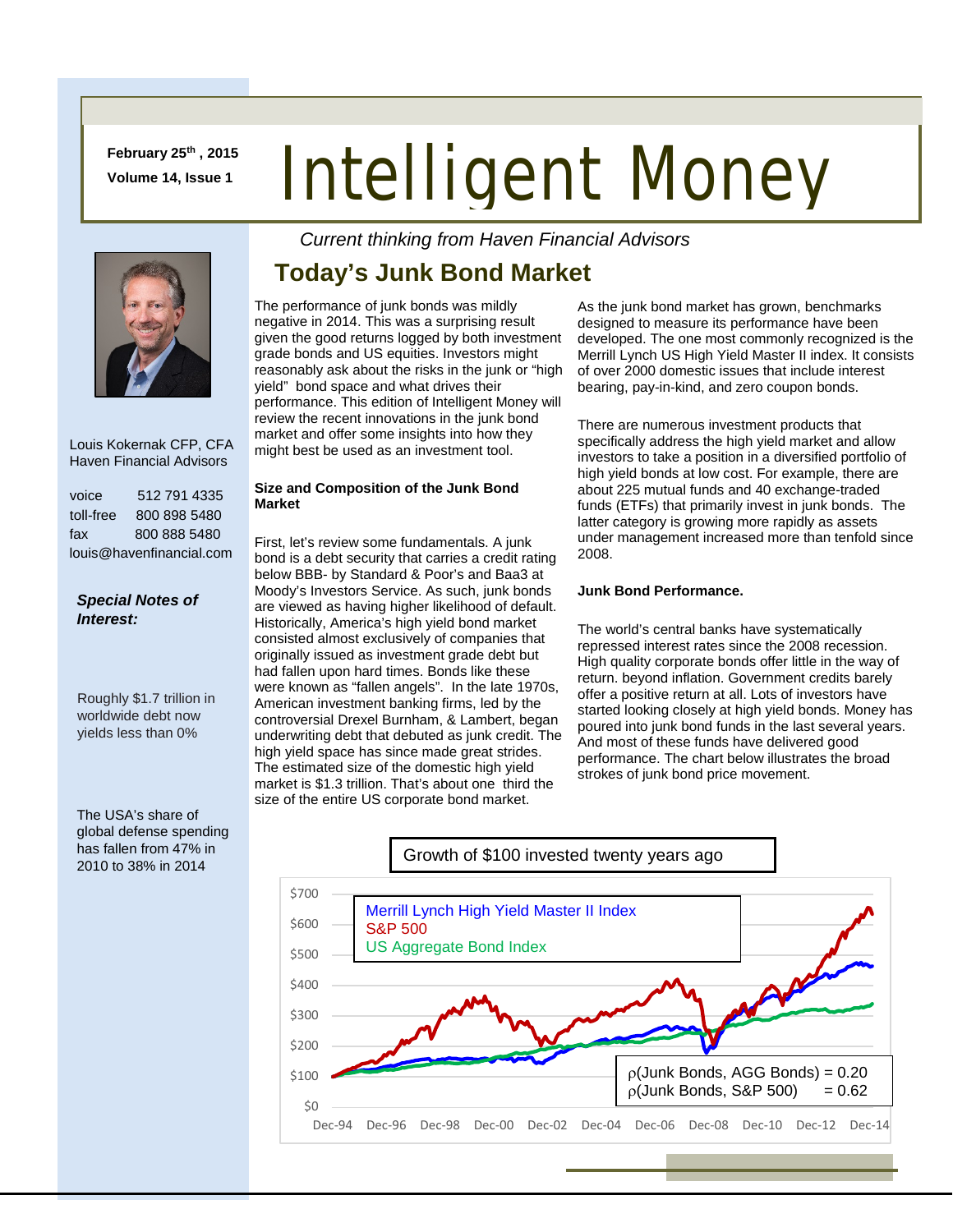## Intelligent Money



Junk bonds are a relatively new asset class, with comprehensive performance benchmarks dating back only to the 1980s. Total returns on junk bonds have been excellent. Moreover, their correlation with other major asset classes is low. We've summarized some key performance measures over the last twenty years. The table below compares high yield bond performance with popular US and Bond benchmarks.

#### *Data from 1995-2015*

|                      | Junk<br><b>Bonds</b> | US<br><b>Bonds</b> | S&P<br>500 |
|----------------------|----------------------|--------------------|------------|
| Annual<br>Return     | 7.9%                 | 6.2%               | 9.5%       |
| Annual<br>Volatilitv | 8.9%                 | 3.6%               | 15.2%      |

*"There are 225 mutual funds and 40 Exchange-Traded Funds (ETFs) that primarily invest in junk bonds.."*

Like the stock market, high yield bonds have valuation metrics often cited by pundits as evidence of buy or sell signals. The stock market has its price/earnings ratio. The junk bond market has a "spread to treasury" measure. This is basically the difference between the yield on a junk bond less the yield of a treasury bond of comparable maturity. Neither the price/earnings ratio nor the spread to treasury has demonstrated any tendency to foretell future price movements. That said, it is instructive to review the recent history of the spread to treasury measure.

The recent recession witnessed a dramatic selloff in junk bond prices. At the same time, the Federal Reserve undertook a massive buying program for short term treasury

bonds. Junk bond and treasury prices moved in opposite directions, sending yield spreads through the ceiling.

At the height of the recession. Junk bond yields were more than 20% higher than treasuries. The implied default rates on high yield debt reached extraordinary levels – which were never actually attained. In fact, the annual default rate on junk bonds is near an all time low. Defaults comprised a little more 2% of outstanding junk debt in 2014. The historical average is closer to 4.5%.

As the chart at the bottom of the page illustrates, yield spreads today are similar to what prevailed in the early part of the century. Moreover, the default environment is relatively benign. With the benefit of hindsight, one might reasonably conclude that junk bonds were undervalued during the recession. However, no such bright line measure argues one way or another today.

#### **Recent Pricing Action with Junk Bonds**

Industry risk factors are often overlooked when junk bonds are evaluated. Investors typically focus on the larger economy when evaluating the suitability of a junk bond investment. They often perform poorly during recessions. However, recent trends in the composition of the junk bond market have confounded conventional wisdom.

The shale revolution in the United States created a thirst for investment capital in the energy sector. Many oil service and exploration companies financed unconventional drilling operations with high yield debt. Energy issues now comprise 17%

Yield on US Junk Bonds less Treasuries 25.00 20.00 15.00 Sources: Bank of America and the Federal Reserve Bank of St. 10.00 Louis5.00 0.00 2011-102.06 2008-02-06 2009-02-06 2010-02-06 2006-02-06 2007.02.06 2011-02-30-02-02-02-02-02-02-02

*"Annualized default rates on junk were just above 2% in 2014. The historical average is closer to 4.5%."*